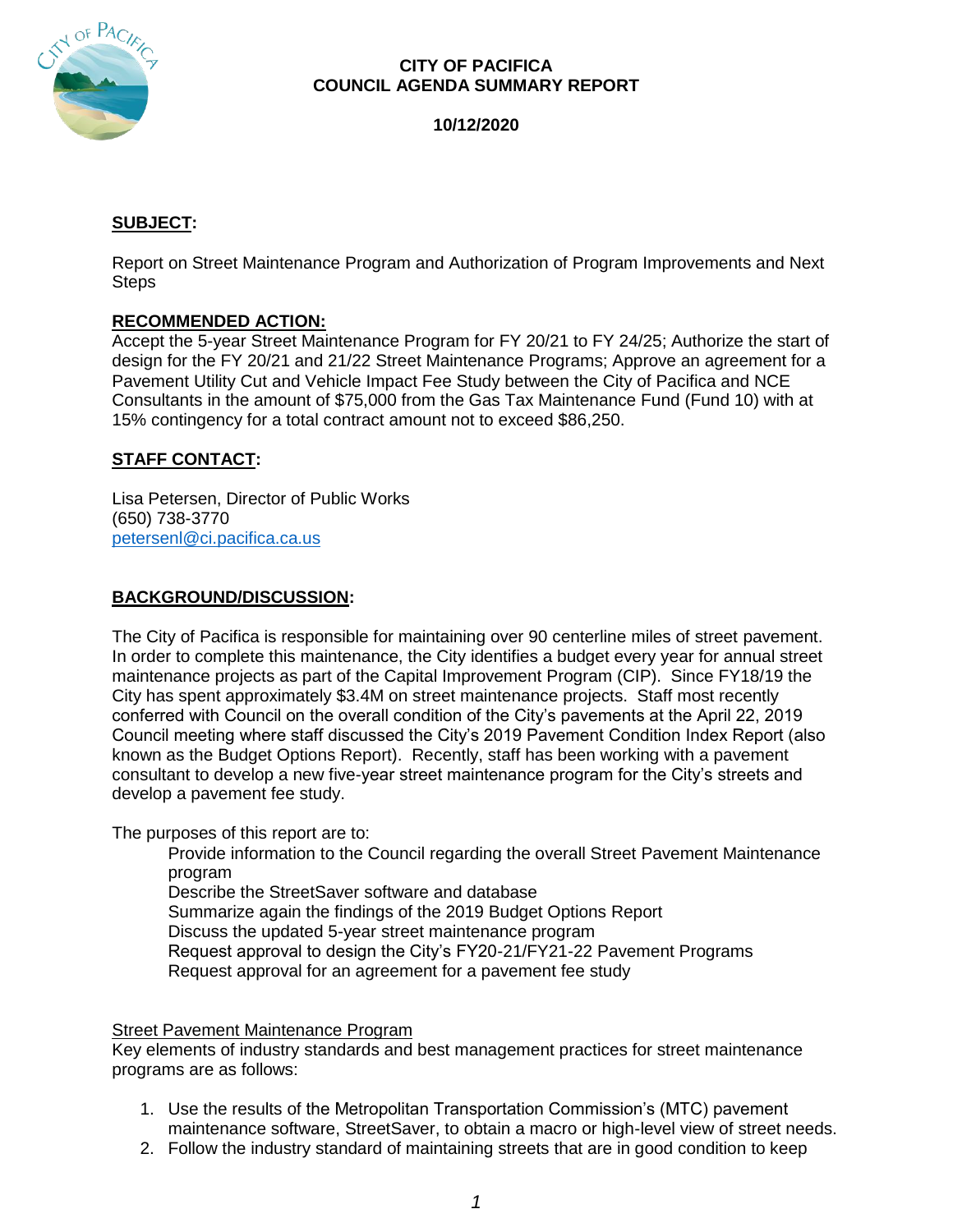them from dropping into more expensive repair categories.

- 3. Use the preliminary StreetSaver recommendations, along with other factors, to develop the most reasonable and effective pavement maintenance projects.
- 4. Provide yearly funding with a long-term goal of increasing pavement conditions to optimal level.

The Streetsaver program alone is not sufficient in making project level decisions, but is rather one element among several important factors the City uses for consideration of a yearly paving program. Other factors essential in determination of the yearly paving program include:

Review of street needs with the City's Maintenance Division Engineering determination of the actual street treatments appropriate for the level of street distress Determining the risk of a street falling into a costlier repair category

Identifying upcoming utility, development or CIP projects on a street

Determining potential cost benefits by selecting streets in proximity to other streets in similar condition

# **StreetSaver Overview**

StreetSaver is a computer-based pavement management system developed by MTC in 1987. Currently all San Francisco Bay area cities and counties use the StreetSaver software to better maintain their roads and the program is the most highly used pavement software program on the West Coast. StreetSaver helps cities and counties understand the overall condition of their pavement infrastructure and their budgetary needs for maintaining their pavement. The program uses an algorithm that includes budget, street condition and pavement treatments (identified in the program's Decision Tree) to create a list of yearly pavement maintenance projects. These projects represent the most cost-effective use of the pavement budget. Most federal and local grants for pavement rehabilitation projects require applicants to be actively using a pavement management program in order to be eligible for these grants.

The StreetSaver program tracks streets by their associated Pavement Condition Index (PCI), which identifies the condition of the street. At a high level, streets are categorized by condition on a 100 point scale:

| Rating   | <b>Condition</b> |
|----------|------------------|
| 70-100   | Very Good        |
| 50-70    | Good             |
| 25-50    | Poor             |
| $0 - 25$ | Very Poor        |

Base street conditions are collected through manual visual assessments every two to three years for all streets and the data is utilized to update the StreetSaver database. StreetSaver tracks the score and based on multiple criteria, including traffic levels and current condition, adjusts the condition rating of streets over time and identifies candidate streets for maintenance treatments.

In the winter of 2019, a Budget Options Report (BOR) was prepared by a pavement consultant for the City. This report is completed through MTC's Pavement Management Technical Assistance Program (PTAP). Each year MTC dedicates funds for the P-TAP program, which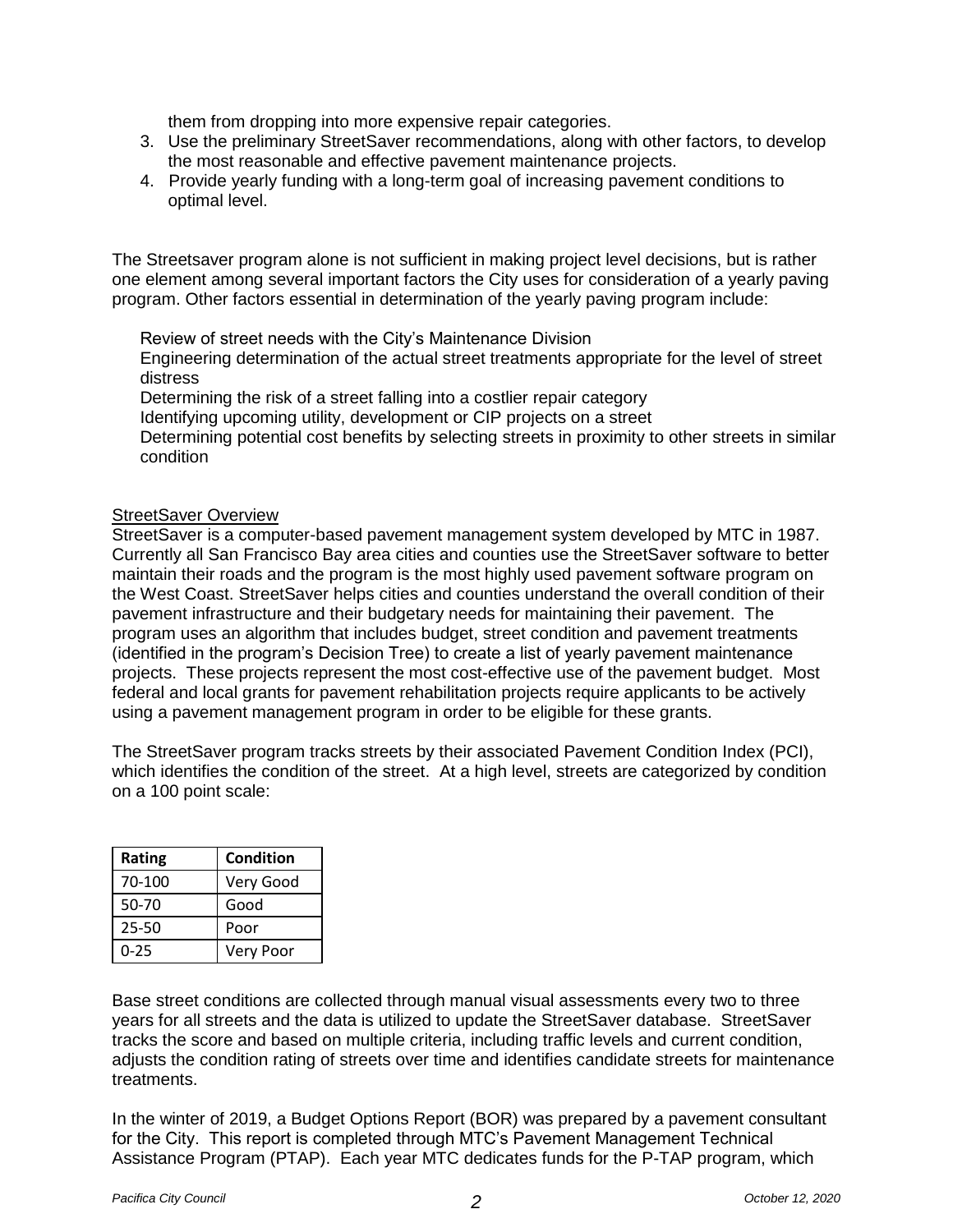help cities and counties determine the condition of their local street pavement and update their pavement management data base system (Streetsaver). Accurate pavement condition data is important for the budget prioritization process for the City's local street maintenance and rehabilitation program.

The P-TAP grant comes in the form of consultant services. MTC directly hires the consultant to survey the pavement condition of the streets within the grantee's jurisdiction and give the streets a Pavement Condition Index (PCI) rating from 0 to 100. This year, the City applied for and received funding from MTC's latest P-TAP program and staff is currently working with MTC and their consultant on another assessment of City streets that will result in the completion of a new Budget Options Report (BOR) by the spring of 2021.

# 2019 Budget Options Report

A core use of the StreetSaver program is for budget analysis to determine the impact of funding levels on the overall PCI. Given unlimited funds, the ultimate goal for a city's pavement management program would be to have all streets in the network improved to an optimal PCI and then allocate the necessary annual funding to complete the maintenance treatments that would sustain the streets at or above the optimal PCI level. The optimal PCI assumes that the City has completed all deferred maintenance and the BOR report shows that the City's optimal PCI is an 85.

Because unlimited funds are unlikely, the StreetSaver program also allows the user to input budget scenarios and review the impacts that those scenarios are anticipated to have on the City's PCI and on the resulting increase in deferred maintenance. Additionally, based on the budget scenarios, the StreetSaver program is able to generate a potential list of street sections and treatments that would theoretically optimize the use of the City's constrained pavement maintenance funds. The 2019 report shows the overall PCI of the City's pavements at a 46 (one of the lowest in the Bay Area) and uses this information to develop alternative budget scenarios for the City. Reasons for the City's low PCI include the acquisition of incorrectly constructed County streets when Pacifica was incorporated, and low investment levels due to years of City revenue growth not keeping pace with City expenditure growth.

The 2019 BOR included five budget scenarios, each run for a five-year period. These include the following:

- 1. Unconstrained (Optimal) Provides a scenario of implementing an ideal investment strategy with unlimited budget. This would address the bulk of maintenance needs in the five-year period and increase the PCI to 85 at a total cost of \$135M.
- 2. Current Investment Level (based on proposed CIP for FY18/19 to FY23/24) Uses the anticipated annual budget for pavement maintenance work for this period of \$4M (\$800k/yr). Over a five-year period, the PCI would drop to 38 and deferred maintenance would increase to \$128M
- 3. Maintain Current PCI Determines funding levels needed to maintain the City's PCI in 2019 of 46. Results show that a total of \$17.5M (\$3.5M/yr) would be needed to maintain the PCI over the five years. Under this scenario deferred maintenance grows to \$120M
- 4. Increase Current PCI to 51 To increase the PCI to 51, the BOR noted a total of \$29.5M (\$5.9M/yr) would need to be invested in the City's streets over a five-year period. In this scenario, deferred maintenance grows to \$110M.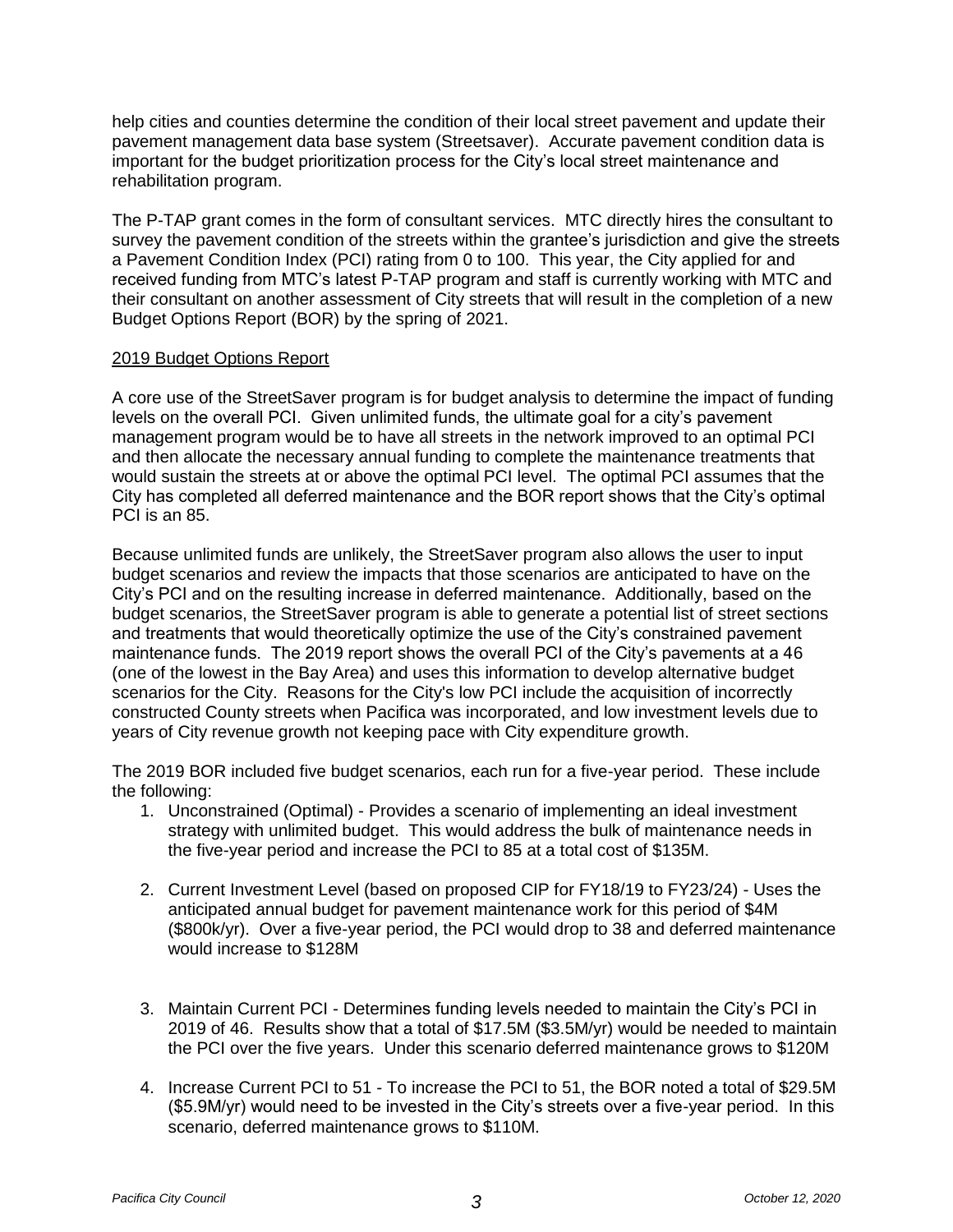5. Do Nothing - If no maintenance or rehabilitation is applied over the five-year period, the 2019 BOR shows the City's streets will deteriorate to an overall PCI of 35. Under this scenario deferred maintenance grows to \$130M.

\*Link to the 2019 BOR <https://www.cityofpacifica.org/depts/pw/engr/default.asp>

The 2019 report also identifies the City's "Maintenance Decision Tree" that is used in Streetsaver to determine street treatments for streets based on their PCI. The City's current Decision Tree uses a standard maintenance treatment program of placing cost-effective slurry seals and cape seals on streets that are in the "very good" and "good" pavement condition categories and providing expensive milling with thick overlay or reconstruction on street in the "poor" and "very poor" condition categories. Because the majority of the City's streets are in these last two condition categories, a majority of City pavement funds are being used either on slurry seals to keep good pavements from dropping into poor condition categories or on overlays and expensive street treatments that help a very small number of streets in the poorer condition categories.

This standard maintenance treatment program of overlaying and reconstructing streets, including residential and collector streets, in the poorer condition categories works well for cities that have the majority of their streets in the higher condition categories and is ultimately the maintenance treatment program that cities strive to achieve. However, use of this standard pavement approach when funding levels are low and the majority of a City's streets are in the poor to very poor condition categories will leave many streets in these lower categories with no treatment. The program's algorithm will use the limited funds on cheaper treatments, such as slurry seals, that can treat more street surface and keep the good pavements in good condition. Until the City can identify more pavement funding sources, the City should look at temporary changes to the Streetsaver Decision Tree to allow a less expensive stopgap treatment approach to the City's pavements in the worse condition categories. Using a stopgap treatment could prevent many of the City's streets in the worse condition categories from complete failure. In an effort to look at a way for the City to include more streets in Pacifica's street program and provide this stopgap approach, staff hired a pavement expert, NCE Consultants, to provide an alternative five-year pavement program that would temporarily change the Decision Tree to address these poorer condition streets.

# NCE's 5-year Alternative Pavement Maintenance Program

In reviewing the City's streets, NCE determined the street maintenance treatments used on the City's streets should be changed for the City's next five-year program to allow the City to catch more streets in the poor condition category before these streets fall into reconstructions. This will also provide more time for the City to identify additional street funding sources to address these worse condition streets. The program outlined by NCE is effectively two "bookends". One bookend would hold up pavements currently in good condition and keep them from falling into the poorer condition categories. The other bookend would target appropriate collector and residential streets in the lower condition categories and provide stopgap measures to prevent these streets from falling into reconstructions. The treatments needed for these bookends are slurry seals for streets in good condition and cape seals for suitable collector and residential streets in the poorer condition categories. Arterial streets in the lower condition categories would continue to receive overlay or reconstruction treatments due to their higher traffic volumes.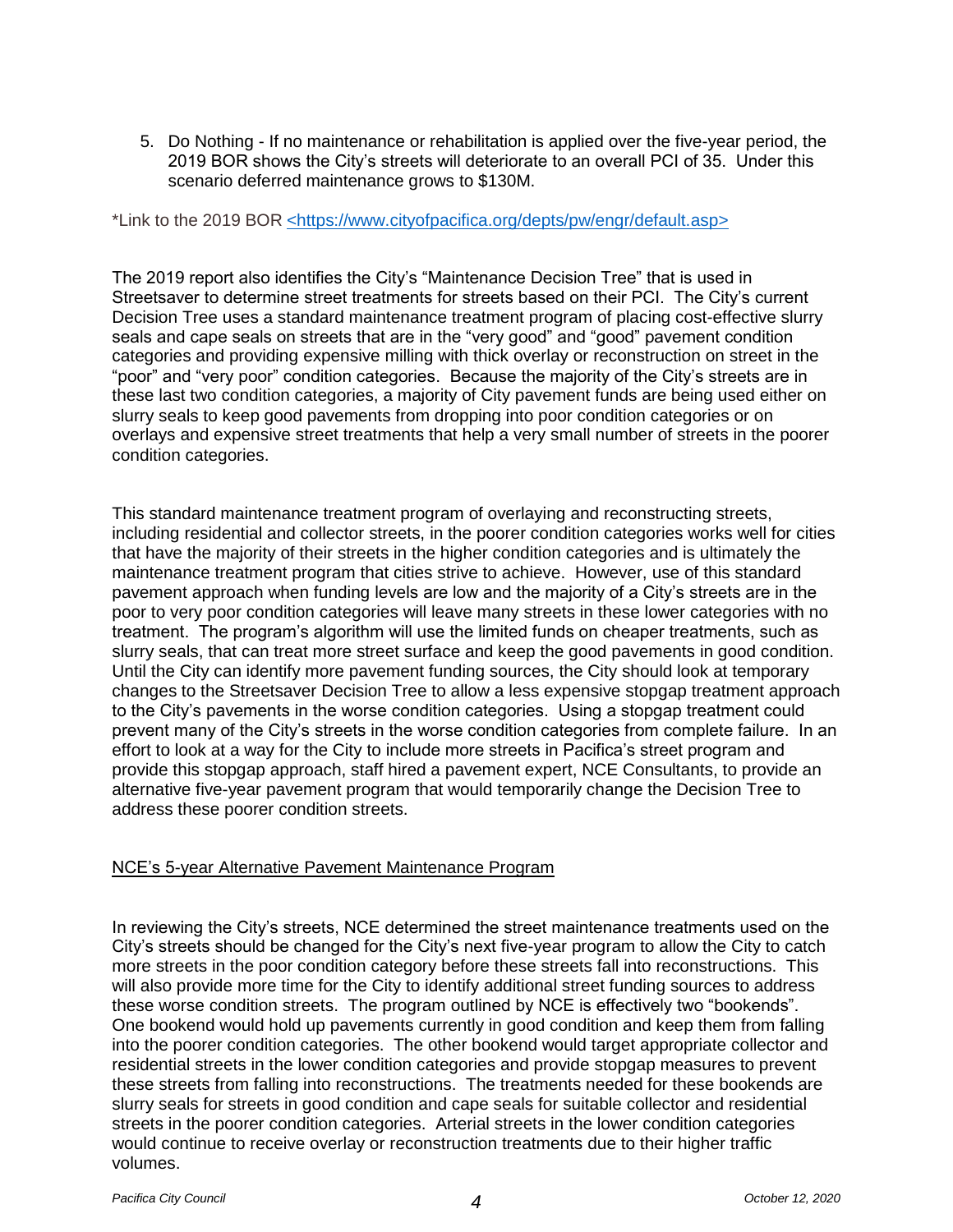# *It Costs Less to Maintain Streets in Good Condition*

Slurry seal programs align with the concept of keeping streets in good condition and not letting them fall into a condition that is costlier to repair. One of the main tenets of pavement maintenance developed from years of pavement analysis and pavement maintenance programs is that it costs less to maintain roads that are in good condition than those in worse condition categories and the most cost effective pavement programs keep pavements that are in good condition from dropping into more expensive repair categories. As is shown in the below pavement degradation curve, streets in the better condition categories can quickly drop into the poor condition categories if not maintained. Repairing a street that has dropped from the good condition category into the reconstruction category, will increase a City's treatment costs by 35 to 40 times what it would have been had the street been treated earlier.



*Stopgap Measure to Address Streets in Poor Condition*

In addition to keeping good streets in the good condition categories, the updated five-year program would provide a stop gap treatment to prevent many City streets from falling into expensive reconstructions. This stop gap measure would be in the form of a cape seal treatment.

Cape seals are a chip seal covered with a slurry seal. A chip seal is a liquid asphalt layer that is covered with  $\frac{1}{4}$  to  $\frac{1}{2}$  crushed rock. This is then covered with a slurry seal (asphalt emulsion mixed with sand) and provides protection to older asphalt pavement surfaces. Cape seals can be used on streets in the poor condition category that meet certain requirements such as a solid base and tightly knit pavement cracking. It can also be used on streets in the very poor condition category with additional pavement repairs, but ride smoothness will not match that of an overlay or reconstruction. Typically, cape seals will provide significant protection to a street surface for a period of seven to ten years. In the updated program, arterial streets and some collector streets in the poorer condition categories would continue to received overlays or be reconstructed due to the heavy traffic loads and the deterioration on these roadways.

Moving forward with the alternate five-year program that incorporates these bookend treatments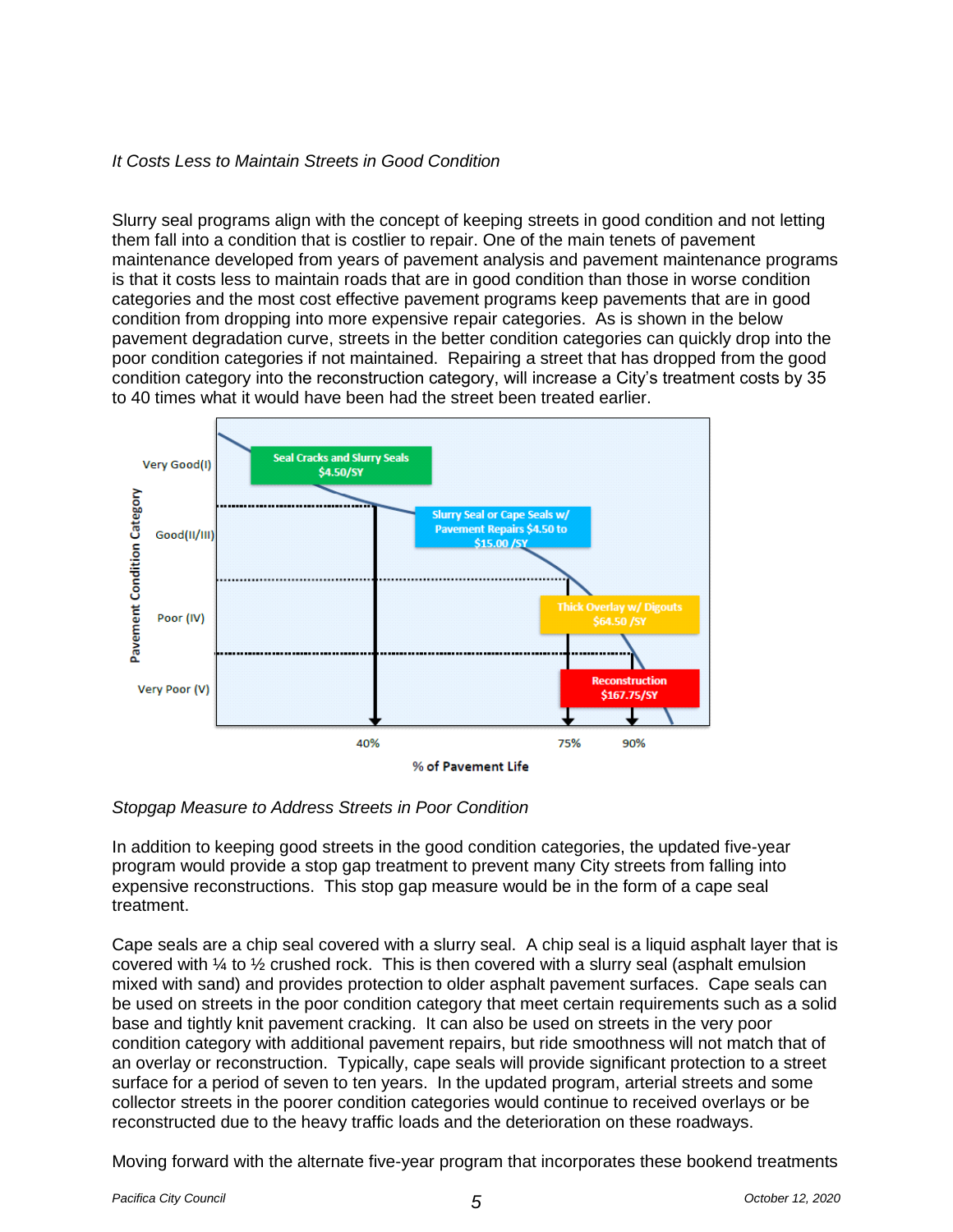allows the City to treat an additional 15 miles of roadway during the five years and save approximately \$28M by using cape seals on streets in the lower condition categories as opposed to overlays and reconstructions. The five-year program will cover 30% of the City's street network. Attachment 1 to this report provides the NCE five-year pavement program plan with the stopgap treatments and associated streets. Staff is requesting the Council accept the report on the five-year pavement maintenance program using these stopgap treatments and authorize staff to move forward with the design of the FY 20/21 and 21/22 program outlined in the five-year plan. To achieve an economy of scale and allow for more pavement maintenance work next year, staff would move forward with design of both the 20/21 and 21/22 projects and construct the projects together when funding is available for both projects, after July 1, 2021. Staff would return to Council for approval of the final project plans and specifications.

#### Street Pavement Funding and Agreement for Pavement Fee Study

The City's funding for streets since FY18/19 included one-time funding of \$900,000 from the City's General Fund (spent on the FY17/18 Street Maintenance Project), OBAG funding and ongoing SB1 and Measure W (began in FY 19/20) funding with yearly allocations of approximately \$600K and \$440K, respectively. Additionally, rollover Measure A money in Street Construction Fund (Fund 9) of approximately \$350K/year will be available for the next five years for street funding. These limited funding sources will not be sufficient to prevent some of City's streets from deteriorating and requiring expensive maintenance treatments, however, the stopgap treatment will prevent a number of City streets from falling into reconstructions. The City should identify other areas of funding to stabilize the program thereby slowing down and eventually reversing the accumulating deferred pavement maintenance debt that is accruing.

In 2019, the City commissioned a study with Management Partners to assess the City's Public Works organization. Included in the report was a discussion on the need for the City to identify additional sources of funding for pavements to prevent the continued serious deterioration of pavement conditions in Pacifica. The report offered a number of options regarding new pavement maintenance revenues. Some of these included fees that are easier to implement and many cities already have in place such as utility pavement cut fees and vehicle impact fees for construction and refuse/recycling trucks. Some of the proposed revenue generators in the report were more complicated to implement such as facility districts, bond funding and tax increases but would provide a larger revenue stream.

The more complicated and larger revenue generating funding strategies for street maintenance will be components of the Vision 2025 scope of work and evaluated within the context of Pacifica's numerous important financial sustainability issues. A recommended scope of work for the Vision 2025 study is expected to be presented to the City Council at the October 12, 2020 Council meeting. For the easier and more common funding strategies of utility pavement cut and vehicle impact fees, staff has solicited a proposal for a study through a pavement consultant for this analysis.

Following the recommendations from the Management Partner's report, the consultant, NCE Consulting, will provide the technical consulting services to evaluate the impact of utility cuts and construction/refuse/recycling trucks on the City's street network. NCE will develop fees for these impacts to the pavement based on review of the City's street network, traffic loading on City streets, related empirical reports and roadway structural analysis. The fees developed would include recommended fees to be assessed to utility companies for cutting City pavements and recommended fees to be assessed for both construction vehicle impacts to City streets from development projects and refuse/recycling vehicle impacts. Staff is requesting Council approve the NCE agreement for \$75,000 with a 15% contingency for a not to exceed amount of \$86,250. Staff would return to Council for review of these developed fees once the study is reviewed and completed in the winter of 2021.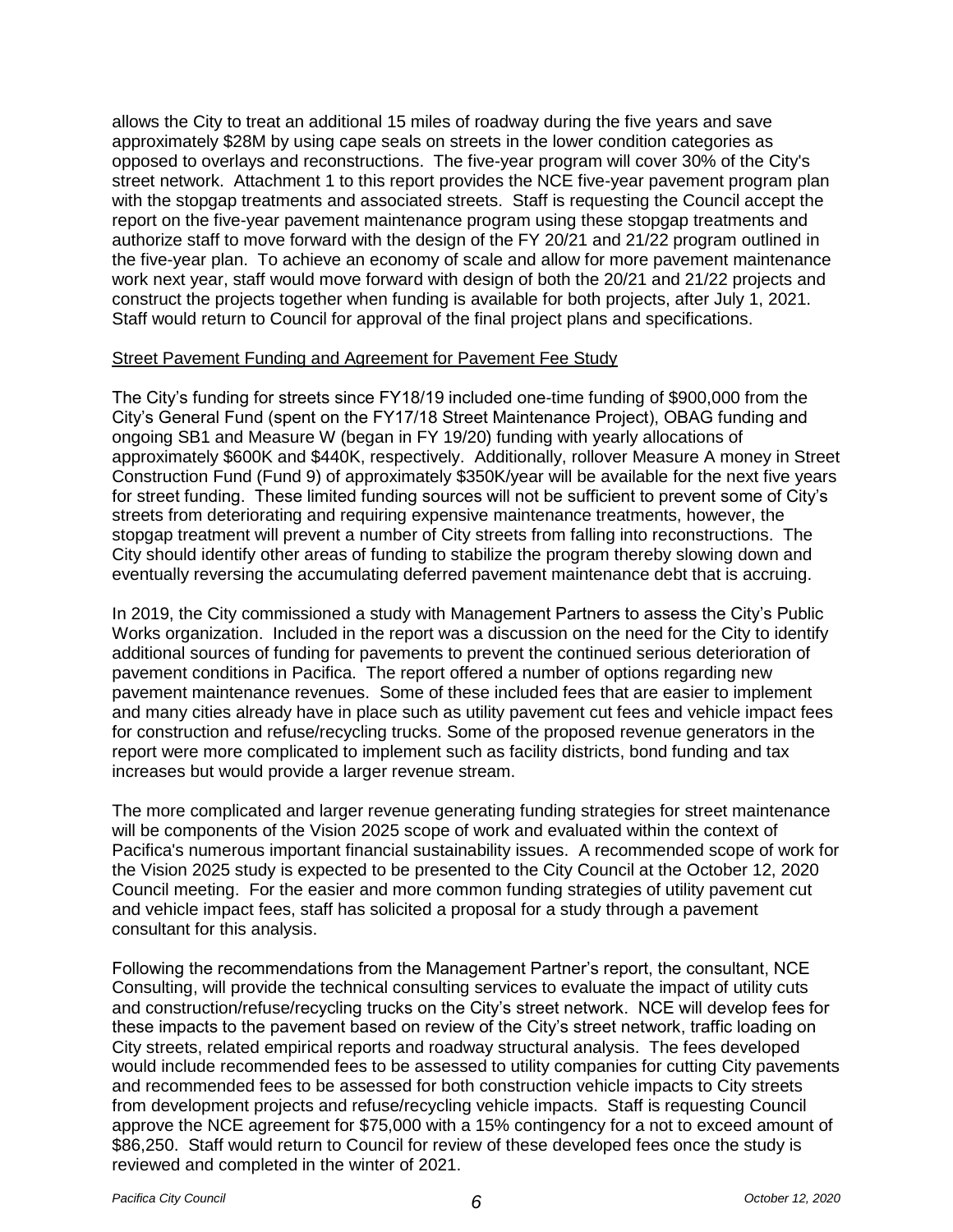# **ALTERNATIVE ACTION:**

Council may choose not to authorize design of the upcoming Pavement Maintenance Program projects or approve the pavement cut and vehicle impact fee study. However, this will result in continued deterioration of the City's pavement network and restrict opportunities to review new pavement funding sources.

# **RELATION TO CITY COUNCIL GOALS AND WORK PLAN:**

Approval of these actions is consistent with the following Council adopted Goals:

 Stewardship of City Infrastructure: includes repairing/replacing outdated city facilities such as city hall, the libraries, fire stations, etc., improving streets, and responding to sea level rise.

Approval of these actions will improve the City street network.

# **FISCAL IMPACT:**

On January 21, 2020, the City executed a Master Agreement with NCE and issued Task Order No. 1 in the amount of \$22,500 to prepare an updated 5-year pavement maintenance plan. Task Order No. 2 is to prepare the pavement utility cut and vehicle impact fee study, as described in the report. City staff recommends including a 15% contingency to the Task Order for any additional work, such as field work. The use of the contingency will be reviewed and approved by City staff. The proposed project budget is as follows:

# **Project Budget**

| <b>Total Project Cost</b>                 | \$86,250.00 |
|-------------------------------------------|-------------|
| Contingency (15%)                         | \$11,250.00 |
| Vehicle Impact Fee Study                  |             |
| Task Order No. 2 - Pavement Utility Cut & | \$75,000.00 |

The City Manager also recommends approving a budget authority for this Task Order in the amount of \$86,250. The Gas Tax Maintenance Fund (Fund 10) contains unexpended funds to pay for Task Order No. 2. The following table shows the Project Funding:

# **Project Funding**

| <b>Total Funding</b>                           | \$197,500.00 |
|------------------------------------------------|--------------|
| Services                                       |              |
| Fund 10: Gas Tax Maintenance Fund - Consultant | \$197,500.00 |

#### **ORIGINATED BY:**

Public Works

*Pacifica City Council 7*